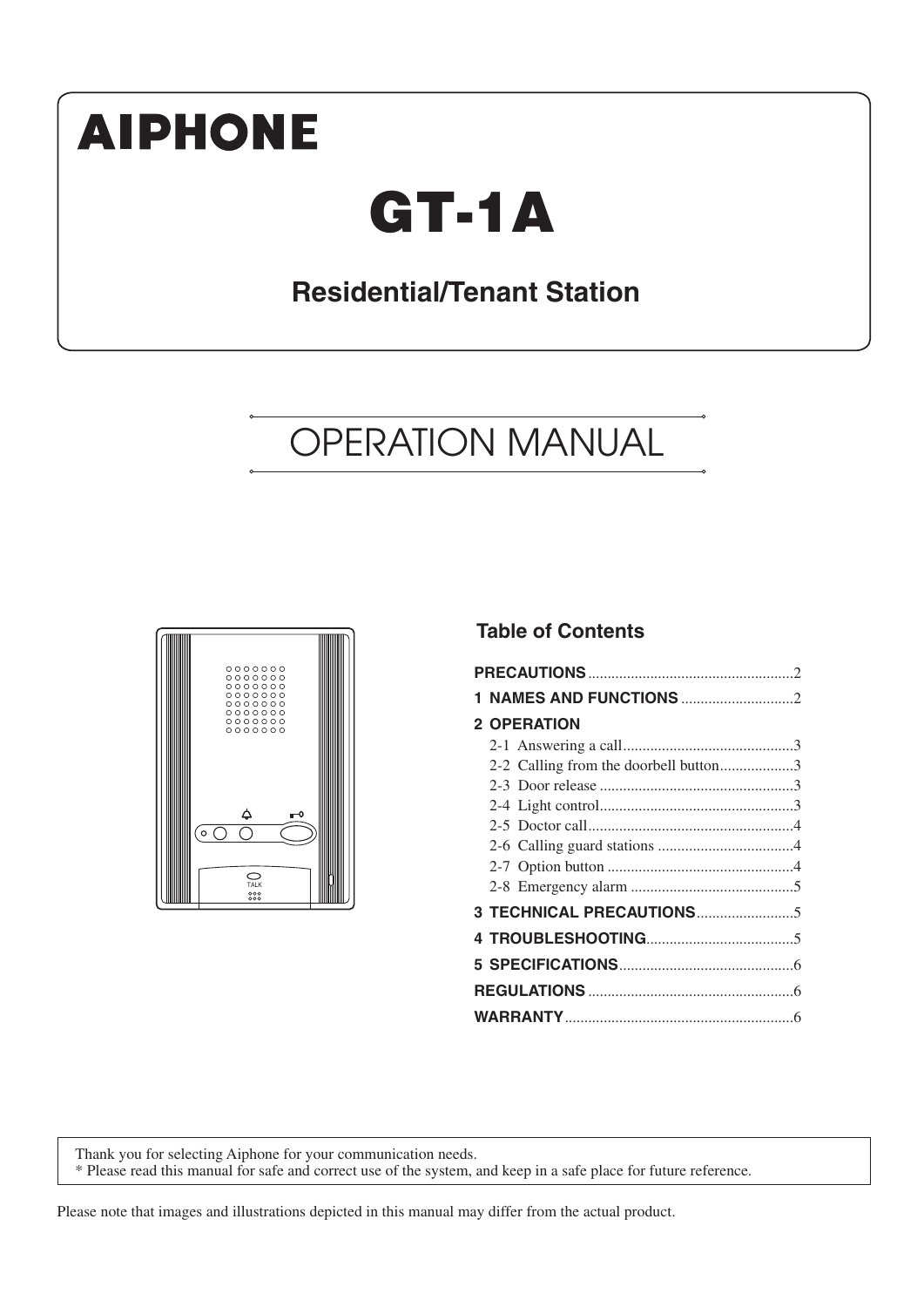## **PRECAUTIONS**

 $\mathbb O$  Prohibited  $\mathbb O$  Do not dismantle unit  $\mathbb O$  Keep unit away from water **B** Be sure to follow the instruction

#### **WARNING**

#### **(Negligence could result in death or serious injury.)**

- 1. Do not dismantle or alter the unit. Fire or electric shock could result.
- $\Diamond$  2. Do not put any metal and flammable material into the unit through the openings. Fire, electric shock, or unit trouble could result.
- 3. Keep the unit away from water or any other liquid. Fire or electric shock could result.
- $\Diamond$  4. During an electrical storm, do not touch the unit. Electric shock could result.
- 5. If there is any smoke, unusual odor, or abnormal sound, or if you drop or damage the unit, turn off the system power breaker immediately. Fire or electric shock could result.

#### **CAUTION (Negligence could result in injury or damage to property.)**

- $\Diamond$  1. Do not put anything on or cover the unit with cloth, etc. Fire or unit trouble could result.
- $\Omega$ . Do not place your ear near the speaker during use. An unexpected loud sound could cause hearing damage.

#### **General Precautions**

- 1. Keep the unit more than 1 m (3.3') away from radio or TV set.
- 2. Keep residential/tenant station more than 20cm (7-7/8") away from other radio equipment, for example floor heating controller, wireless router or cordless telephone, etc. It may cause unwanted noise distortion.
- 3. As to other manufacturer's devices (such as sensor, detectors, door releases) used with this system, comply with the Specifications and Warranty conditions that the manufacturers or venders present.
- 4. Talk within 30cm (12") from this unit. If you are too far away, it may be difficult to hear audio.
- 5. Using a mobile phone or professional-use radio equipment such as walkie-talkie close to the system may cause a malfunction.

#### **Notices**

- Please note that we will under no conditions be liable for any damages or losses resulting from this product's contents or specifications.
- Please note that we will under no conditions be liable for any damages or losses due to malfunctions, problems, or operational errors in this product.
- The unit is inoperative during power failure.
- This unit is designed for indoor use only. Do not use at outdoor locations. This system is not intended for life support or crime prevention. It is just a supplementary means of conveying information. Aiphone will under no conditions be liable for loss of life or property which occurs while the system is being operated.
- In areas where broadcasting station antennas are close by, this system may be affected by radio frequency interference.
- The unit may get slightly warm, but this is not a malfunction.
- The hands-free communication is a mode in which transmitting and receiving stations are switched automatically so that a louder sound can be heard prior to a quieter sound. If the sound around the residential/tenant station with monitor or the video door station (entrance) is loud, communication may be interrupted or voice response may be difficult.
- During communication, if you speak before the other person has finished talking, your voice may not come through clearly. Conversation will proceed smoothly if you speak when the other person has finished talking.
- If you speak in a fixed tone, the noise-cut function may judge it to be a noise and cut the transmission, but this is not a malfunction.
- This unit is intended to be mounted on a wall only. It cannot be used on a desktop.
- Available functions and services are limited according to the specifications of the installed system.

## **1 NAMES AND FUNCTIONS**

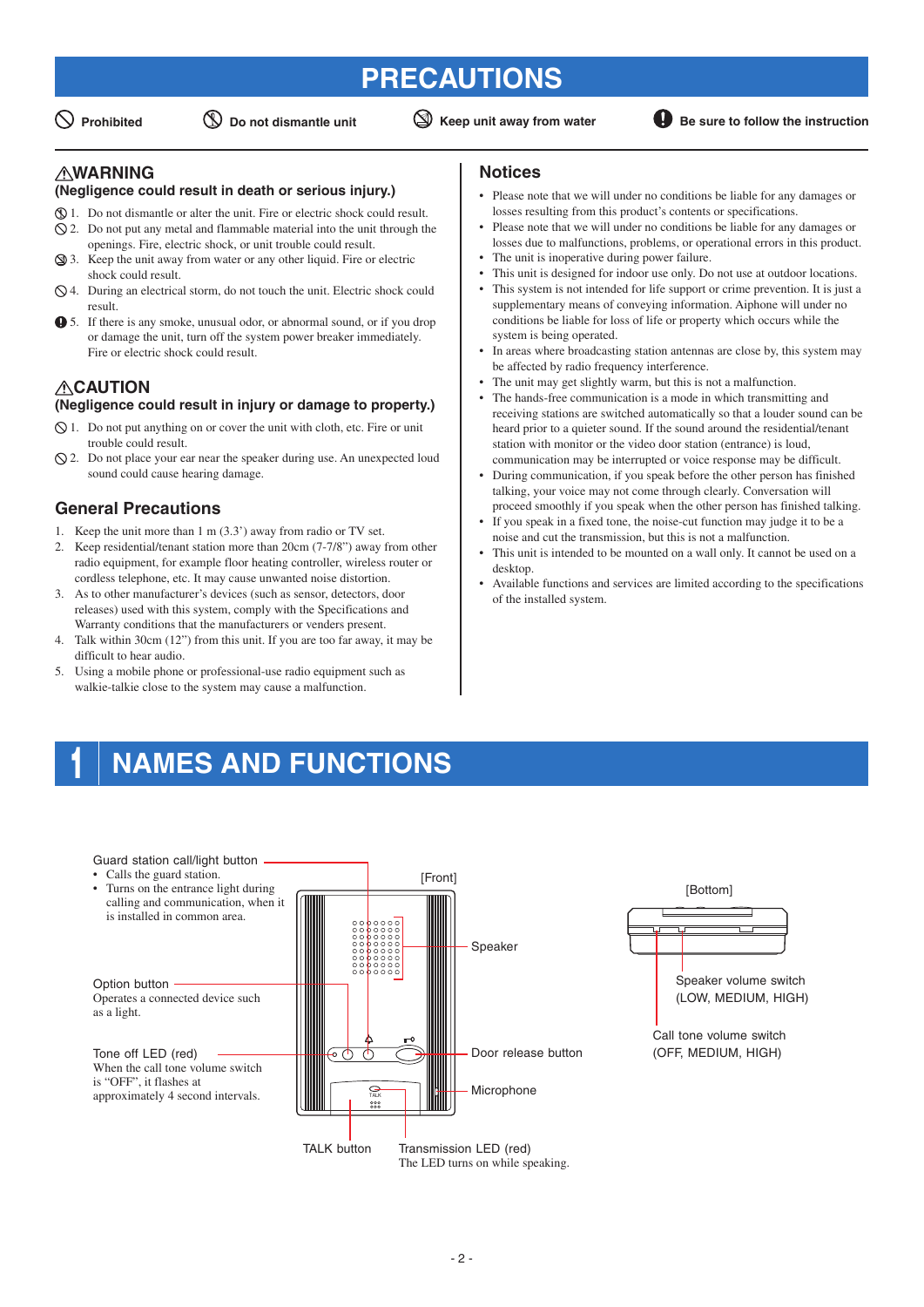# **2 OPERATION**

#### **2-1 Answering a call**

- **1** When a call is received from an entrance station or guard station, a call tone sounds.
	- The Tone off LED will flash.
	- \* If there is no response, the call ends after the call duration has elapsed.



- **2** Press the TALK button once to answer the call.
	- The Tone off LED will turn on.



\* Enable push-to-talk communication by pressing the TALK button for one second or more during hands-free communication. (For push-totalk communication, press the TALK button to speak, and release to listen.)

## **2-2 Calling from the doorbell button**

- **1** When receiving a call from a doorbell button, a call tone will sound for the duration of the button being pressed.
	- Call tone is different than that from the entrance station. (Communication is not possible.)

## **2-3 Door release**

**1** Press the  $\blacksquare$  **0** door release button while in communication with the entrance station.



**2** Door release is activated at the entrance station.



NOTE: Duration of door release activation can be controlled by the entrance panel audio module, or by the door release system that is used.

Turning the entrance light on when a light is installed in the common area.

**1** Press the  $\triangle$  guard station call/light button once during entrance station calling or communication.



**3** Press the TALK button once to end communication. \* Communication ends automatically after approximately one minute.





\* Available depending on the equipment used in the system.

- **2-4 Light control**  $\bullet$  **Available depending on the equipment used in the system.** 
	- **2** The light at the entrance will only turn on for the preset time duration.



NOTE: This function is not available if a surveillance camera is installed in the common area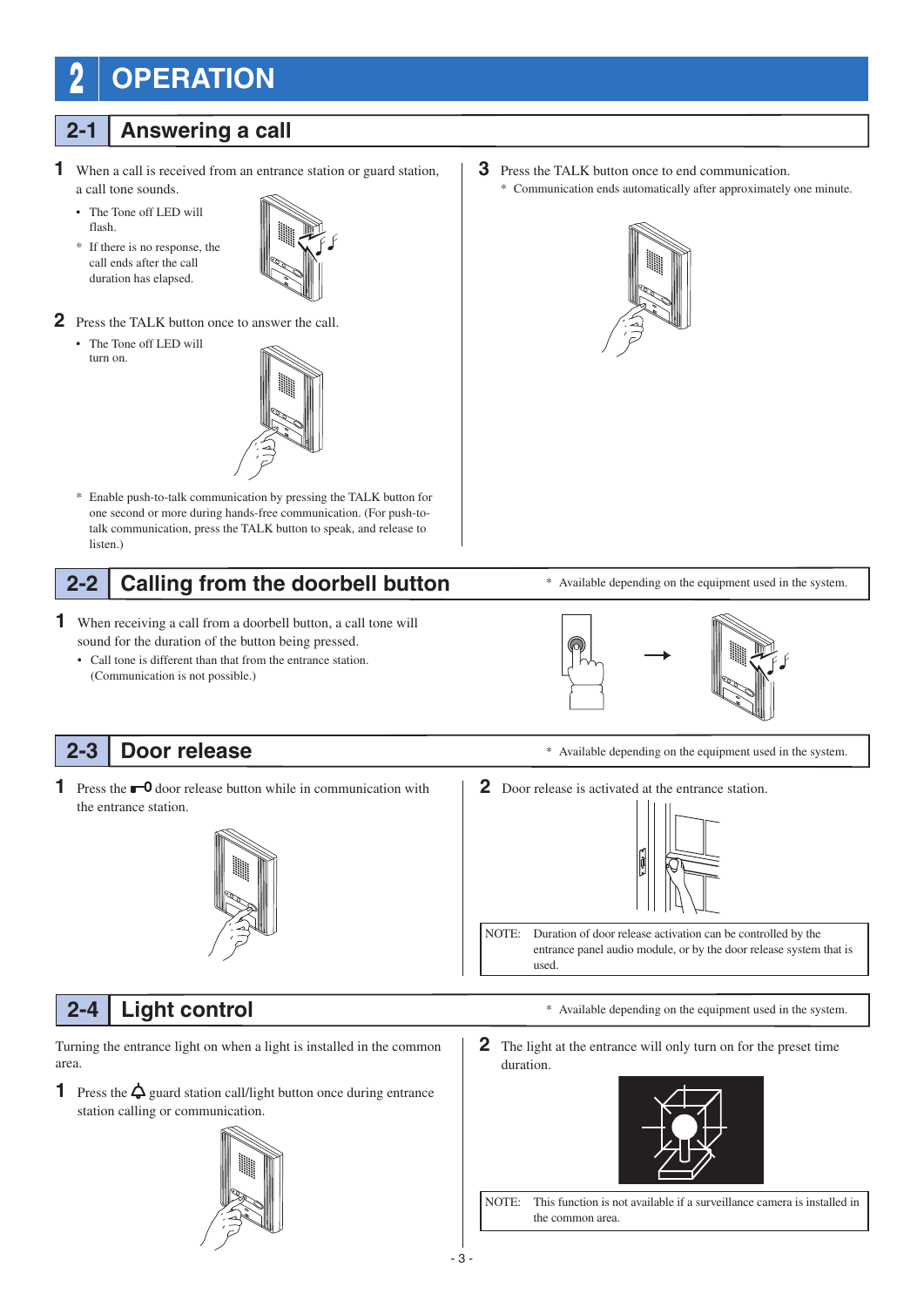### **2-5 Doctor call**

\* Available depending on the equipment used in the system.

When the specified residence is called using Doctor call (automatic entry), the electric lock is automatically released without a door release operation from the residential/tenant station.

#### **To enable Doctor call**

In standby mode, press the  $\Delta$  guard station call/light button while holding the TALK button.

- \* Repeat this to disable Doctor call.
- When the Doctor call function is enabled, the Tone off LED flashes at approximately 3 second intervals.



**1** Press the CALL button of the entrance station to unlock the door without a door release operation from the residential/tenant station.



**2** Press the TALK button to answer the call if necessary.



NOTES: • When Doctor call is enabled, the Tone Off LED function cannot be used.

> When calls are transferred to the guard station, door release with Doctor call is not possible.

• The availability of this function depends on setup.

## **2-6 Calling guard stations**

**1** Press the  $\Delta$  guard station call/light button.

- A ring back tone sounds.
- The Tone off LED will flash.



- \* A busy tone is heard if the guard station is communicating with another device.
- **2** Speak when the guard station answers the call.
	- \* Communication ends automatically after approximately one minute.



## **2-7 Option button**

Pressing the option button allows for operation of connected units, such as turning lights on and off.



\* Available depending on the equipment used in the system.

#### **Notes about calling and communication**

- When two or more residential/tenant stations are installed in one room, communication between the two cannot be established.
- When two or more residential/tenant stations are installed in a room, if one is in use, the other cannot be used.
- While the residential/tenant station is being called from another device, a call tone does not sound. Moreover, while the emergency alert is sounding, no call from another device sounds.

- \* Available depending on the equipment used in the system.
- NOTE: A signal is output while the option button is being pressed. (The operation method may differ depending on the device used in conjunction with this unit.)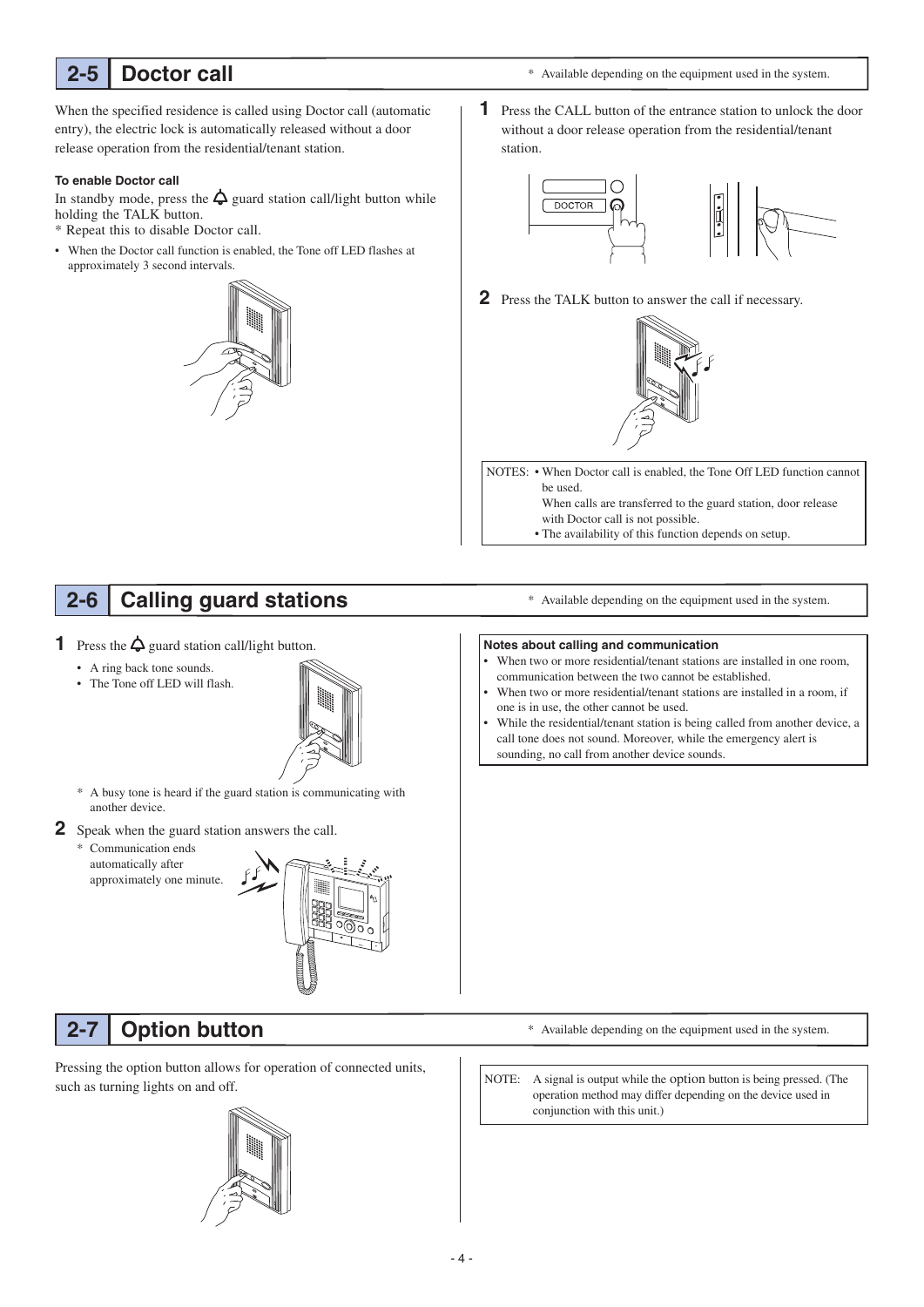### **2-8 Emergency alarm**

**1** When the emergency alarm switch is pressed and locked (or when there is a line-off activation), an alarm will sound from the residential/tenant station, and a warning signal will be sent to the guard station.



- **2** When there is a call from the guard station, the alarm sound will change to a call tone.
	- The Tone off LED will flash.





## **3 TECHNICAL PRECAUTIONS**

• Cleaning:

 Clean the unit with a soft cloth dampened with a neutral household cleanser. Do not use any abrasive cleaner or cloth.

**CAUTION**: Do not use chemicals such as thinner or benzine. In addition, do not use a scrub brush, sandpaper, etc. Otherwise the unit surface could be damaged or discolored.

#### • If there is a system malfunction, contact a qualified technician for service.

## **4 TROUBLESHOOTING**

If the unit fails to operate normally, check the following points to determine whether the fault can be corrected by the simple measures suggested. If it cannot be corrected, or the fault is not listed in the "Symptom" column, contact your administrator or the system supplier.

| <b>Symptom</b>                                                                          | <b>Cause</b>                                                                                                         | <b>Solution</b>                                                                                                                                                                         |
|-----------------------------------------------------------------------------------------|----------------------------------------------------------------------------------------------------------------------|-----------------------------------------------------------------------------------------------------------------------------------------------------------------------------------------|
| The call tone from the entrance station or the<br>door station/doorbell does not sound. | The call tone volume is set to "OFF".                                                                                | Adjust the call tone volume.                                                                                                                                                            |
| Nothing is heard even if the TALK button is<br>pressed.                                 | The speaker volume switch is set to "LOW".                                                                           | Adjust the speaker volume switch during<br>communication.                                                                                                                               |
| There is no response even if the guard station<br>call/light button is pressed.         | A guard station is not installed.                                                                                    | Contact your administrator.                                                                                                                                                             |
| Communication is interrupted, or it becomes a<br>one-way conversation.                  | Loud sounds around this station, entrance station, or<br>door station.                                               | Because of auto-voice actuation, audio may be.<br>interrupted when a surrounding sound is loud. In that<br>case, press and hold the TALK button to enable the<br>push-to-talk function. |
| The station does not work at all.                                                       | The power of the system may be off.                                                                                  | Contact your administrator.                                                                                                                                                             |
| The Tone off LED is flashing during standby.                                            | The Tone off LED flashes at approximately 4 second<br>intervals when the call tone volume switch is set to<br>"OFF". | Change the call tone volume level.                                                                                                                                                      |
|                                                                                         | Doctor call is enabled.                                                                                              | Disable the doctor call function.                                                                                                                                                       |

\* Available depending on the equipment used in the system.

- **3** Press the TALK button to communicate with the guard station. The emergency alarm will sound again when communication has finished.
	- The Tone off LED will turn on.
	- It will turn off if the TALK button is pressed again.



**4** Release the lock position of the emergency alarm switch to return to standby (restore the system to normal status), then the alarm will stop.



- NOTES: 1. On the residential/tenant station, the emergency alarm and call tone will be emitted at a loud (HIGH) volume, regardless of the volume setting.
	- 2. The emergency alarm function can be activated even when the system is in use. (Alarms can be activated at the same time by up to 5 units.)
	- 3. Residential/tenant stations within the same residence will be unable to receive normal calls or doorbell calls while the emergency alarm is sounding. It is only possible to respond to calls from the guard station.
	- 4. During the emergency alarm, the entrance station cannot make calls to the residential/tenant station or to the guard station that are producing emergency alarms.